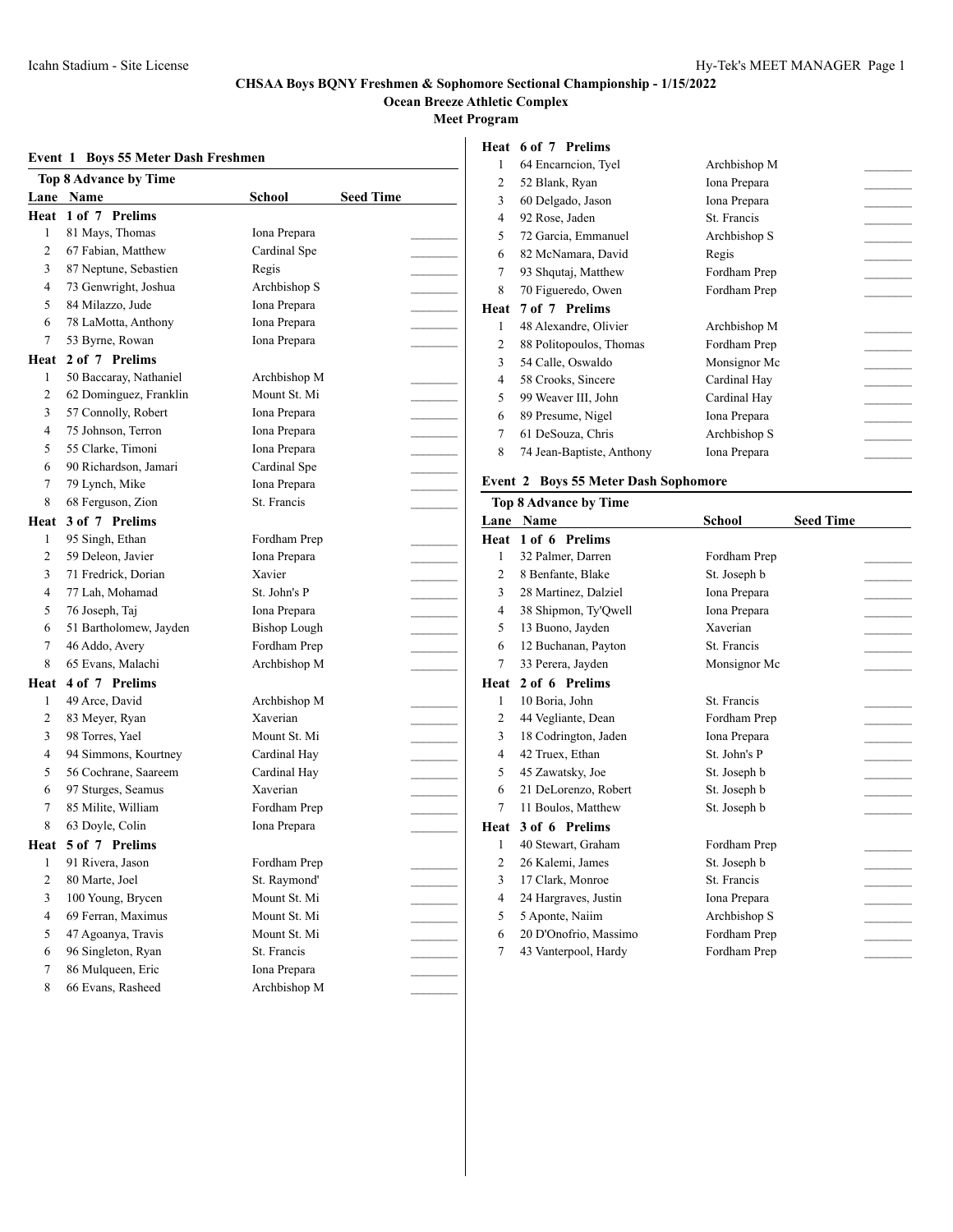**Ocean Breeze Athletic Complex**

**Meet Program**

 $\mathbf{I}$ 

|  | Heat 4 of 6 Prelims(Event 2 Boys 55 Meter Dash Sophomore) |  |  |
|--|-----------------------------------------------------------|--|--|
|  |                                                           |  |  |

| 1            | 2 Adu, Gemstain         | Xavier              |  |
|--------------|-------------------------|---------------------|--|
| 2            | 3 Agro, Salvatore       | St. Joseph b        |  |
| 3            | 29 McCauley, Declan     | Iona Prepara        |  |
| 4            | 19 Cruz, Raymond        | Cardinal Hay        |  |
| 5            | 4 Antione, Kenneth      | Cardinal Hay        |  |
| 6            | 36 Ramsey-Taylor, Dylan | <b>Bishop Lough</b> |  |
| 7            | 16 Choe, Amos           | Fordham Prep        |  |
| 8            | 39 Spooner, Eduard      | Fordham Prep        |  |
| Heat         | 5 of 6 Prelims          |                     |  |
| 1            | 35 Portante, Hunter     | Iona Prepara        |  |
| 2            | 25 Johnson, Matthew     | Iona Prepara        |  |
| 3            | 31 Merah, Mehdi         | Xavier              |  |
| 4            | 34 Perez, Skyler        | St. Raymond'        |  |
| 5            | 37 Runfola, Nick        | St. Joseph b        |  |
| 6            | 15 Canning, Ray         | Regis               |  |
| 7            | 6 Barrett, Patrick      | Iona Prepara        |  |
| 8            | 7 Bass, Jayden          | St. Francis         |  |
| Heat         | 6 of 6 Prelims          |                     |  |
| $\mathbf{1}$ | 23 Foreman, Tobias      | Iona Prepara        |  |
| 2            | 41 Thorne, Brandon      | Fordham Prep        |  |
| 3            | 30 McEntee, Ewan        | Iona Prepara        |  |
| 4            | 14 Camara, Christan     | Fordham Prep        |  |
| 5            | 22 Diaz, Chris          | Archbishop S        |  |
| 6            | 1 Accevedo, Isaiah      | Iona Prepara        |  |
| 7            | 9 Bond, Gregory         | St. Francis         |  |
| 8            | 27 Keller, Joseph       | St. Francis         |  |

#### **Event 3 Boys 55 Meter Hurdles Freshmen**

| <b>Top 8 Advance by Time</b> |                        |               |                  |  |  |
|------------------------------|------------------------|---------------|------------------|--|--|
| Lane                         | Name                   | <b>School</b> | <b>Seed Time</b> |  |  |
| Heat                         | 1 of 3 Prelims         |               |                  |  |  |
| 2                            | 209 Martinez, Jayden   | Archbishop S  |                  |  |  |
| 3                            | 420 Spellman, Zaire    | Archbishop S  |                  |  |  |
| $\overline{4}$               | 419 Somersel, Chris    | Iona Prepara  |                  |  |  |
| 5                            | 411 Chirelli, Nicholas | St. Joseph b  |                  |  |  |
| 6                            | 413 Doherty, Nico      | Fordham Prep  |                  |  |  |
| 7                            | 412 Cronin, Todd       | Monsignor Fa  |                  |  |  |
| Heat                         | 2 of 3 Prelims         |               |                  |  |  |
| 2                            | 158 Brown, Dylan       | Iona Prepara  |                  |  |  |
| 3                            | 421 Vaquer, Gavin      | Fordham Prep  |                  |  |  |
| $\overline{4}$               | 245 Bailey, Jonathan   | Fordham Prep  |                  |  |  |
| 5                            | 414 Ingenita, Steven   | St. Joseph b  |                  |  |  |
| 6                            | 416 Mancini, James     | Fordham Prep  |                  |  |  |
| 7                            | 155 Beydoun, Brandon   | Iona Prepara  |                  |  |  |
| Heat                         | 3 of 3 Prelims         |               |                  |  |  |
| 2                            | 418 Pyrrhon, Elijah    | Monsignor Mc  |                  |  |  |
| 3                            | 72 Garcia, Emmanuel    | Archbishop S  |                  |  |  |
| 4                            | 55 Clarke, Timoni      | Iona Prepara  |                  |  |  |
| 5                            | 417 Ocasio, Lucas      | Fordham Prep  |                  |  |  |
| 6                            | 415 Leverock, Nate     | Monsignor Fa  |                  |  |  |
| 7                            | 410 Boyle, Tyler       | Monsignor Fa  |                  |  |  |
|                              |                        |               |                  |  |  |

## **Event 4 Boys 55 Meter Hurdles Sophomore**

|      | <b>Top 8 Advance by Time</b> |                     |                  |  |  |  |  |
|------|------------------------------|---------------------|------------------|--|--|--|--|
|      | <b>Lane Name</b>             | School              | <b>Seed Time</b> |  |  |  |  |
|      | <b>Heat 1 of 2 Prelims</b>   |                     |                  |  |  |  |  |
| 2    | 407 Parker, Bryce            | Archbishop S        |                  |  |  |  |  |
| 3    | 408 Pimentel, Alfonso        | Fordham Prep        |                  |  |  |  |  |
| 4    | 129 Lawson, Kyaire           | <b>Bishop Lough</b> |                  |  |  |  |  |
| 5    | 409 Ricciardi, Vince         | St. Joseph b        |                  |  |  |  |  |
| 6    | 405 Conroy, Jack             | Fordham Prep        |                  |  |  |  |  |
| 7    | 404 Civitano, James          | Monsignor Mc        |                  |  |  |  |  |
| Heat | 2 of 2 Prelims               |                     |                  |  |  |  |  |
| 2    | 406 Fergus, Timothy          | Archbishop S        |                  |  |  |  |  |
| 3    | 403 Ahmed-Reynoso, Moussa    | Fordham Prep        |                  |  |  |  |  |
| 4    | 5 Aponte, Naiim              | Archbishop S        |                  |  |  |  |  |
| 5    | 14 Camara, Christan          | Fordham Prep        |                  |  |  |  |  |
| 6    | 283 Traynor, Aidan           | Xaverian            |                  |  |  |  |  |
| 7    | 12 Buchanan, Payton          | St. Francis         |                  |  |  |  |  |

### **Event 5 Boys 3200 Meter Run Freshmen**

| Lane | Name                      | School       | <b>Seed Time</b> |  |
|------|---------------------------|--------------|------------------|--|
|      | Section 1 of 1 Finals     |              |                  |  |
| 1    | 400 Teiling, Axel         | Xavier       |                  |  |
| 2    | 394 Gill, Aaron           | Xavier       |                  |  |
| 3    | 396 Maresca, Thomas       | Monsignor Fa |                  |  |
| 4    | 374 Butler, Declan        | Archbishop S |                  |  |
| 5    | 391 Dillon, William       | Fordham Prep |                  |  |
| 6    | 402 Yee, Wayne            | Xaverian     |                  |  |
| 7    | 392 Forte, Matthew        | St. Francis  |                  |  |
| 8    | 390 Calderon, Mosiah      | St. Francis  |                  |  |
| 9    | 389 Bennett, Colin        | St. Joseph b |                  |  |
| 10   | 398 O'Hara, Declan        | Fordham Prep |                  |  |
| 11   | 401 Woodruff, Seamus      | Xavier       |                  |  |
| 12   | 378 O'Grady, Quin         | Iona Prepara |                  |  |
| 13   | 393 Garvey, Sean          | Archbishop M |                  |  |
| 14   | 395 Imparato, Robert      | St. Joseph b |                  |  |
| 15   | 397 O'Brien, Luke         | Xaverian     |                  |  |
| 16   | 388 Barravecchio, Vincent | Monsignor Fa |                  |  |
| 17   | 399 Rivera, Carlos        | Monsignor Mc |                  |  |

#### **Event 6 Boys 3200 Meter Run Sophomore**

|    | Lane Name             | School       | <b>Seed Time</b> |
|----|-----------------------|--------------|------------------|
|    | Section 1 of 1 Finals |              |                  |
| 18 | 365 Flynn, Tommy      | Iona Prepara |                  |
| 19 | 387 Woodruff, Eamon   | Xavier       |                  |
| 20 | 386 Katkin, Alex      | St. Francis  |                  |
| 21 | 385 Hamdan, Phil      | Xaverian     |                  |
| 22 | 350 Brennan, Will     | Iona Prepara |                  |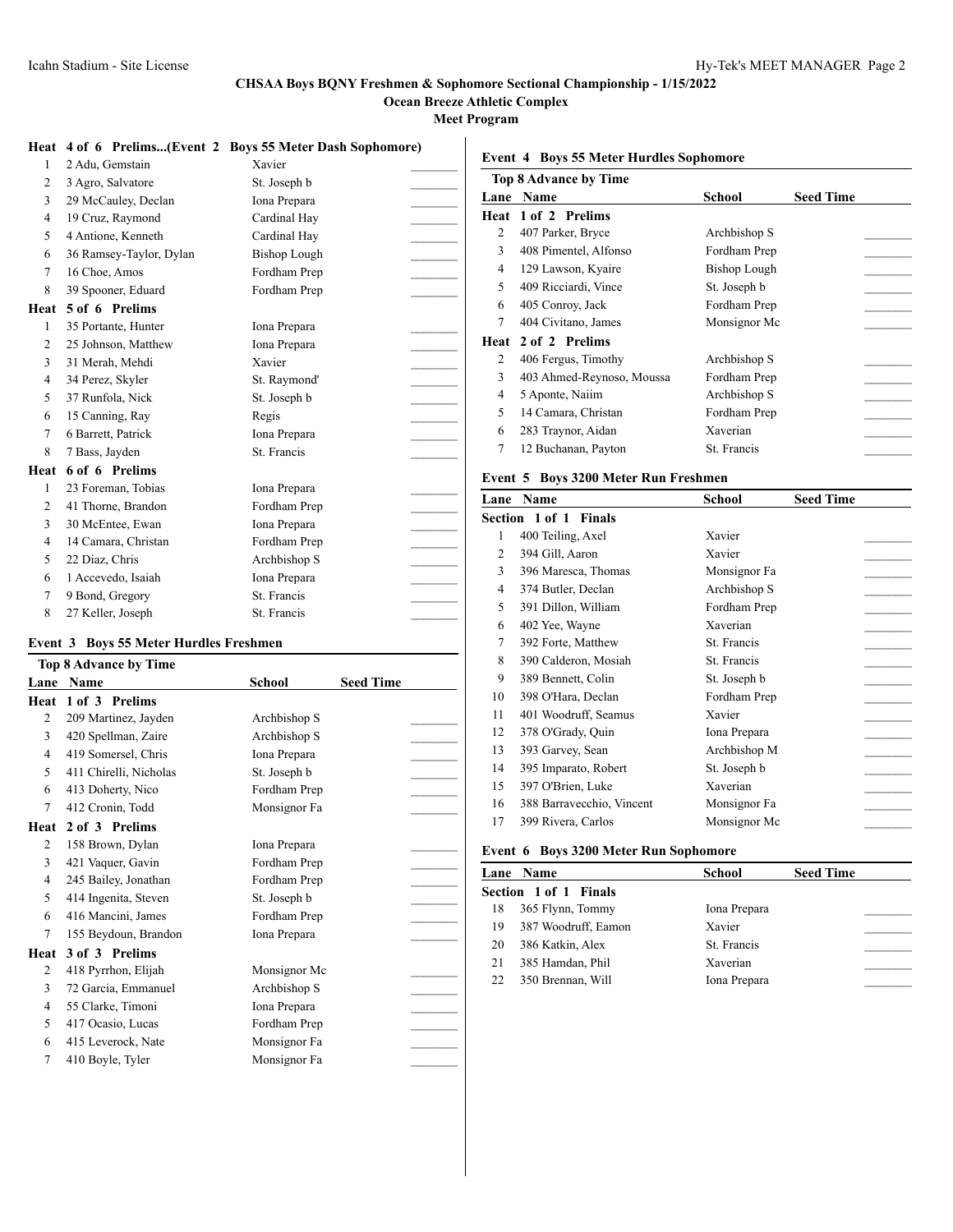**Ocean Breeze Athletic Complex**

**Meet Program**

### **Event 7 Boys 800 Meter Run Freshmen**

|  | Event 8 Boys 1000 Meter Run Sophomore |  |
|--|---------------------------------------|--|
|--|---------------------------------------|--|

|    | Lane Name                     | School                 | <b>Seed Time</b> |                | Lane Name                               | <b>School</b> | <b>Seed Time</b>                                                                                                                                                                                                                                                                                                                                                                                                                                                           |
|----|-------------------------------|------------------------|------------------|----------------|-----------------------------------------|---------------|----------------------------------------------------------------------------------------------------------------------------------------------------------------------------------------------------------------------------------------------------------------------------------------------------------------------------------------------------------------------------------------------------------------------------------------------------------------------------|
|    | Section 1 of 4 Finals         |                        |                  |                | Section 1 of 2 Finals                   |               |                                                                                                                                                                                                                                                                                                                                                                                                                                                                            |
| 1  | 216 Nicolas, Cameron          | Xavier                 |                  | 1              | 351 Chang-Hermann, Leopold              | Xaverian      |                                                                                                                                                                                                                                                                                                                                                                                                                                                                            |
| 2  | 338 Pisapia, DJ               | St. Joseph b           |                  | $\overline{2}$ | 352 Chun, Thomas                        | Regis         |                                                                                                                                                                                                                                                                                                                                                                                                                                                                            |
| 3  | 342 Roddy, Andrew             | Mount St. Mi           |                  | 3              | 350 Brennan, Will                       | Iona Prepara  |                                                                                                                                                                                                                                                                                                                                                                                                                                                                            |
| 4  | 248 Brown, D'Angelo           | Xavier                 |                  | 4              | 348 Alperin, Jason                      | Regis         | $\sim$                                                                                                                                                                                                                                                                                                                                                                                                                                                                     |
| 5  | 319 Blankenbuehler, Luca      | Xavier                 |                  | 5              | 287 Winter, Peter                       | Iona Prepara  |                                                                                                                                                                                                                                                                                                                                                                                                                                                                            |
| 6  | 343 Rubbo, Sean               | Iona Prepara           |                  | 6              | 357 Nolan, Thomas                       | Regis         | $\overline{a}$                                                                                                                                                                                                                                                                                                                                                                                                                                                             |
| 7  | 320 Borgognone, Francesco     | Monsignor Fa           |                  | 7              | 361 Taylor, Jack                        | Xavier        | $\frac{1}{2} \left( \frac{1}{2} \right) \left( \frac{1}{2} \right) \left( \frac{1}{2} \right) \left( \frac{1}{2} \right) \left( \frac{1}{2} \right) \left( \frac{1}{2} \right) \left( \frac{1}{2} \right) \left( \frac{1}{2} \right) \left( \frac{1}{2} \right) \left( \frac{1}{2} \right) \left( \frac{1}{2} \right) \left( \frac{1}{2} \right) \left( \frac{1}{2} \right) \left( \frac{1}{2} \right) \left( \frac{1}{2} \right) \left( \frac{1}{2} \right) \left( \frac$ |
| 8  | 332 Maresca, Mike             | Monsignor Fa           |                  | 8              | 349 Alphenaar, Dylan                    | Regis         |                                                                                                                                                                                                                                                                                                                                                                                                                                                                            |
| 9  | 336 Moran, Charlie            | Fordham Prep           |                  | 9              | 359 Sternberg, Elliot                   | Xavier        |                                                                                                                                                                                                                                                                                                                                                                                                                                                                            |
| 10 | 347 Xuereb, John              | Archbishop M           |                  |                | Section 2 of 2 Finals                   |               |                                                                                                                                                                                                                                                                                                                                                                                                                                                                            |
|    | Section 2 of 4 Finals         |                        |                  | 1              | 358 Pernice, Joseph                     | Monsignor Fa  |                                                                                                                                                                                                                                                                                                                                                                                                                                                                            |
| -1 | 247 Bonagura, Charles         | Regis                  |                  | $\overline{c}$ | 42 Truex, Ethan                         | St. John's P  |                                                                                                                                                                                                                                                                                                                                                                                                                                                                            |
| 2  | 330 Kassa, Nathaniel          | LaSalle Acad           |                  | 3              | 355 Jazmin, Joshua                      | St. Francis   |                                                                                                                                                                                                                                                                                                                                                                                                                                                                            |
| 3  | 249 Chin, Jordan              | Archbishop S           |                  | 4              | 353 Dros, Theodore                      | Regis         |                                                                                                                                                                                                                                                                                                                                                                                                                                                                            |
| 4  | 341 Recope de Tilly- Bla, May | Xavier                 |                  | 5              | 360 Stout, Gabriel                      | St. Francis   |                                                                                                                                                                                                                                                                                                                                                                                                                                                                            |
| 5  | 334 Melendez, Julian          | St. Francis            |                  | 6              | 282 Spaziante, Jonathon                 | Archbishop S  | $\mathcal{L}$                                                                                                                                                                                                                                                                                                                                                                                                                                                              |
| 6  | 268 Torres, Frank             | Archbishop S           |                  | 7              | 354 Jara, David                         | Archbishop M  |                                                                                                                                                                                                                                                                                                                                                                                                                                                                            |
| 7  | 344 Schafer, Max              | Xavier                 |                  | 8              | 356 Marone, Peter                       | Xavier        |                                                                                                                                                                                                                                                                                                                                                                                                                                                                            |
| 8  | 333 Mcgarvey, William         | St. John's P           |                  |                |                                         |               |                                                                                                                                                                                                                                                                                                                                                                                                                                                                            |
| 9  | 345 Velez, Miguel             | Monsignor Fa           |                  |                | Event 9 Boys 4x200 Meter Relay Freshmen |               |                                                                                                                                                                                                                                                                                                                                                                                                                                                                            |
| 10 | 329 Hoscilo, Zack             | Monsignor Fa           |                  |                | Lane Team                               | Relay         | <b>Seed Time</b>                                                                                                                                                                                                                                                                                                                                                                                                                                                           |
|    | Section 3 of 4 Finals         |                        |                  |                | Section 1 of 7 Finals                   |               |                                                                                                                                                                                                                                                                                                                                                                                                                                                                            |
| -1 | 339 Porter, Cyril             | Xaverian               |                  | 1              | Archbishop S                            | A             |                                                                                                                                                                                                                                                                                                                                                                                                                                                                            |
| 2  | 335 Moller, Thomas            | Archbishop M           |                  | $\overline{c}$ | Archbishop M                            | D             |                                                                                                                                                                                                                                                                                                                                                                                                                                                                            |
| 3  | 262 Phillip-Linares, Brandon  | Archbishop S           |                  | 3              | Archbishop M                            | $\mathbf C$   | $\mathcal{L}$                                                                                                                                                                                                                                                                                                                                                                                                                                                              |
| 4  | 322 Colon, Adrian             | St. Francis            |                  | 4              | Archbishop M                            | B             | <u> Liberatura de la pro</u>                                                                                                                                                                                                                                                                                                                                                                                                                                               |
| 5  | 325 Defendini, Dean           | St. John's P           |                  | 5              | Iona Prepara                            | А             |                                                                                                                                                                                                                                                                                                                                                                                                                                                                            |
| 6  | 331 Lemodetis, George         | Monsignor Mc           |                  | 6              | Archbishop M                            | А             |                                                                                                                                                                                                                                                                                                                                                                                                                                                                            |
| 7  | 324 Curley, John              | Xaverian               |                  |                | Section 2 of 7 Finals                   |               |                                                                                                                                                                                                                                                                                                                                                                                                                                                                            |
| 8  | 328 Hernanadez, Antonio       | Archbishop M           |                  | 1              | St. Joseph b                            | А             |                                                                                                                                                                                                                                                                                                                                                                                                                                                                            |
| 9  | 326 Graffeo, Marcello         | Xaverian               |                  | $\overline{c}$ | Cardinal Hay                            | B             |                                                                                                                                                                                                                                                                                                                                                                                                                                                                            |
| 10 | 327 Hansen, Felix             | Xaverian               |                  | 3              | Mount St. Mi                            | А             | $\overline{\phantom{a}}$                                                                                                                                                                                                                                                                                                                                                                                                                                                   |
| 11 | 318 Barker, Thomas            | Archbishop M           |                  | 4              | Xavier                                  | А             |                                                                                                                                                                                                                                                                                                                                                                                                                                                                            |
|    | Section 4 of 4 Finals         |                        |                  | 5              | Cardinal Hay                            | A             |                                                                                                                                                                                                                                                                                                                                                                                                                                                                            |
| -1 | 323 Croper, Ladd              | Xavier                 |                  | 6              | Fordham Prep                            | А             |                                                                                                                                                                                                                                                                                                                                                                                                                                                                            |
| 2  | 267 Stratigakis, Nicholas     | Archbishop S           |                  |                | Section 3 of 7 Finals                   |               |                                                                                                                                                                                                                                                                                                                                                                                                                                                                            |
| 3  | 346 Vira, John                | St. Francis            |                  |                | St. Joseph b                            | B             |                                                                                                                                                                                                                                                                                                                                                                                                                                                                            |
| 4  | 255 Kalaj, Noah               | Archbishop S           |                  | $\overline{c}$ | Monsignor Fa                            | A             |                                                                                                                                                                                                                                                                                                                                                                                                                                                                            |
| 5  | 187 Goldstein, William        | Xavier                 |                  | 3              | Xaverian                                | А             |                                                                                                                                                                                                                                                                                                                                                                                                                                                                            |
| 6  | 340 Rachmiel, Luca            | Xavier                 |                  | 4              | Xavier                                  | B             |                                                                                                                                                                                                                                                                                                                                                                                                                                                                            |
| 7  | 212 Mennella, Christopher     | Xavier                 |                  | 5              | Cardinal Hay                            | C             |                                                                                                                                                                                                                                                                                                                                                                                                                                                                            |
| 8  | 269 Weber, Nicholas           | Monsignor Fa           |                  | 6              | Iona Prepara                            | B             |                                                                                                                                                                                                                                                                                                                                                                                                                                                                            |
| 9  | 205 Liu, Austin               | St. Francis            |                  |                | Section 4 of 7 Finals                   |               |                                                                                                                                                                                                                                                                                                                                                                                                                                                                            |
|    |                               |                        |                  | 1              | St. Joseph b                            | C             |                                                                                                                                                                                                                                                                                                                                                                                                                                                                            |
| 10 | 337 Padilla, Peter            | Archbishop S<br>Xavier |                  | $\overline{2}$ | Fordham Prep                            | B             |                                                                                                                                                                                                                                                                                                                                                                                                                                                                            |
| 11 | 182 Ferrie, Jack              |                        |                  | 3              | Iona Prepara                            | C             |                                                                                                                                                                                                                                                                                                                                                                                                                                                                            |
| 12 | 321 Butbovic, Luka            | St. John's P           |                  |                | Monsignor Mc                            |               |                                                                                                                                                                                                                                                                                                                                                                                                                                                                            |
|    |                               |                        |                  | 4<br>5         | Archbishop S                            | А<br>B        |                                                                                                                                                                                                                                                                                                                                                                                                                                                                            |
|    |                               |                        |                  |                |                                         | C             |                                                                                                                                                                                                                                                                                                                                                                                                                                                                            |
|    |                               |                        |                  | 6              | Xavier                                  |               |                                                                                                                                                                                                                                                                                                                                                                                                                                                                            |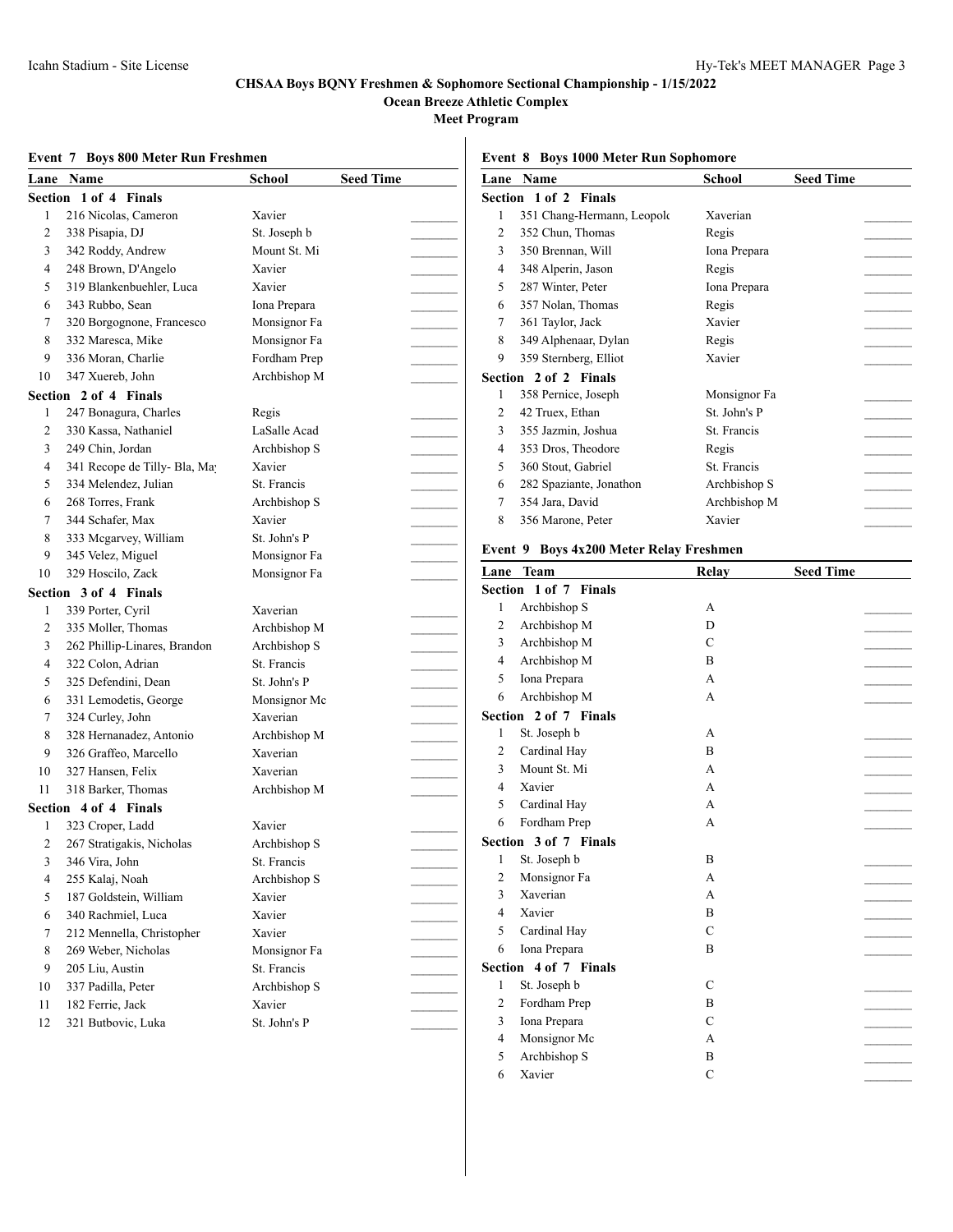**Ocean Breeze Athletic Complex**

**Meet Program**

|  | Section 5 of 7 Finals(Event 9 Boys 4x200 Meter Relay Freshmen) |  |
|--|----------------------------------------------------------------|--|
|  |                                                                |  |

|   |                       | $\cdot$ | , |
|---|-----------------------|---------|---|
| 1 | Fordham Prep          | D       |   |
| 2 | Monsignor Mc          | B       |   |
| 3 | Xavier                | D       |   |
| 4 | Archbishop M          | E       |   |
| 5 | Xaverian              | B       |   |
| 6 | Fordham Prep          | C       |   |
|   | Section 6 of 7 Finals |         |   |
| 3 | Fordham Prep          | E       |   |
| 4 | Xavier                | E       |   |
| 5 | St. Joseph b          | D       |   |
| 6 | Monsignor Fa          | C       |   |
|   | Section 7 of 7 Finals |         |   |
| 4 | Monsignor Fa          | B       |   |
| 5 | Cardinal Spe          | А       |   |
| 6 | Xavier                | F       |   |

## **Event 10 Boys 4x200 Meter Relay Sophomore**

| Lane           | <b>Team</b>           | <b>Relay</b> | <b>Seed Time</b> |
|----------------|-----------------------|--------------|------------------|
|                | Section 1 of 4 Finals |              |                  |
| 1              | St. Joseph b          | A            |                  |
| 2              | Cardinal Hay          | B            |                  |
| 3              | Monsignor Fa          | $\mathsf{A}$ |                  |
| 4              | Mount St. Mi          | $\mathsf{A}$ |                  |
| 5              | Iona Prepara          | $\mathsf{A}$ |                  |
| 6              | Cardinal Hay          | $\mathsf{A}$ |                  |
|                | Section 2 of 4 Finals |              |                  |
| 1              | Fordham Prep          | A            |                  |
| $\overline{2}$ | Iona Prepara          | B            |                  |
| 3              | Xaverian              | $\mathsf{A}$ |                  |
| 4              | Archbishop S          | A            |                  |
| 5              | Xavier                | $\mathsf{A}$ |                  |
| 6              | Monsignor Fa          | B            |                  |
|                | Section 3 of 4 Finals |              |                  |
| 3              | Fordham Prep          | C            |                  |
| 4              | Fordham Prep          | B            |                  |
| 5              | Xavier                | B            |                  |
| 6              | St. Joseph b          | B            |                  |
|                | Section 4 of 4 Finals |              |                  |
| 4              | Xavier                | D            |                  |
| 5              | Fordham Prep          | D            |                  |
| 6              | Xavier                | C            |                  |
|                |                       |              |                  |

|                | Lane Name             | School       | <b>Seed Time</b> |
|----------------|-----------------------|--------------|------------------|
|                | Section 1 of 2 Finals |              |                  |
| $\mathbf{1}$   | 343 Rubbo, Sean       | Iona Prepara |                  |
| $\overline{c}$ | 384 Wong, Hau Son     | Xavier       |                  |
| 3              | 379 Opalka, Logan     | Xavier       |                  |
| 4              | 219 Oztemel, Kyle     | St. Francis  |                  |
| 5              | 373 Baynes, Reid      | Xavier       |                  |
| 6              | 381 Sullivan, Shane   | Xaverian     |                  |
| 7              | 370 Ali, Aaron        | Xaverian     |                  |
| 8              | 375 Doskocil, Cody    | St. Joseph b |                  |
| 9              | 380 Ryan, Garrett     | Archbishop M |                  |
| 10             | 376 Levy, Devlin      | Monsignor Mc |                  |
| 11             | 378 O'Grady, Ouin     | Iona Prepara |                  |
|                | Section 2 of 2 Finals |              |                  |
| 1              | 333 Mcgarvey, William | St. John's P |                  |
| $\overline{c}$ | 344 Schafer, Max      | Xavier       |                  |
| 3              | 342 Roddy, Andrew     | Mount St. Mi |                  |
| 4              | 372 Basso, Nicolas    | Xavier       |                  |
| 5              | 382 Thomas, Avery     | Xavier       |                  |
| 6              | 325 Defendini. Dean   | St. John's P |                  |
| 7              | 371 Anand, Jai        | Fordham Prep |                  |
| 8              | 377 Mendoza, Nick     | St. Francis  |                  |
| 9              | 193 Hegde, Kieran     | Xavier       |                  |
| 10             | 374 Butler, Declan    | Archbishop S |                  |
| 11             | 383 White, Benjamin   | Xavier       |                  |
|                |                       |              |                  |

## **Event 12 Boys 1600 Meter Run Sophomore**

|   | Lane Name             | School       | <b>Seed Time</b> |
|---|-----------------------|--------------|------------------|
|   | Section 1 of 1 Finals |              |                  |
|   | 364 Fajardo, Javier   | St. Francis  |                  |
| 2 | 369 Woods, Graham     | Xavier       |                  |
| 3 | 367 Schwartz, Justin  | Xaverian     |                  |
| 4 | 362 Corcoran, Daniel  | Xavier       |                  |
| 5 | 365 Flynn, Tommy      | Iona Prepara |                  |
| 6 | 368 Serringer, Mateo  | St. Francis  |                  |
| 7 | 366 Rosado, David     | Fordham Prep |                  |
| 8 | 363 Dalton, Chris     | Archbishop M |                  |

### **Event 13 Boys 400 Meter Dash Freshmen**

|                       | Lane Name             | <b>School</b> | <b>Seed Time</b> |
|-----------------------|-----------------------|---------------|------------------|
| Section 1 of 6 Finals |                       |               |                  |
|                       | 259 Morrissey, David  | St. Joseph b  |                  |
| 2                     | 256 Kelly, Mason      | Iona Prepara  |                  |
|                       | 244 Audrin, Sebastian | Archbishop M  |                  |
| 4                     | 245 Bailey, Jonathan  | Fordham Prep  |                  |
| 5                     | 181 Euche, Rashaun    | Bishop Lough  |                  |
| 6                     | 248 Brown, D'Angelo   | Xavier        |                  |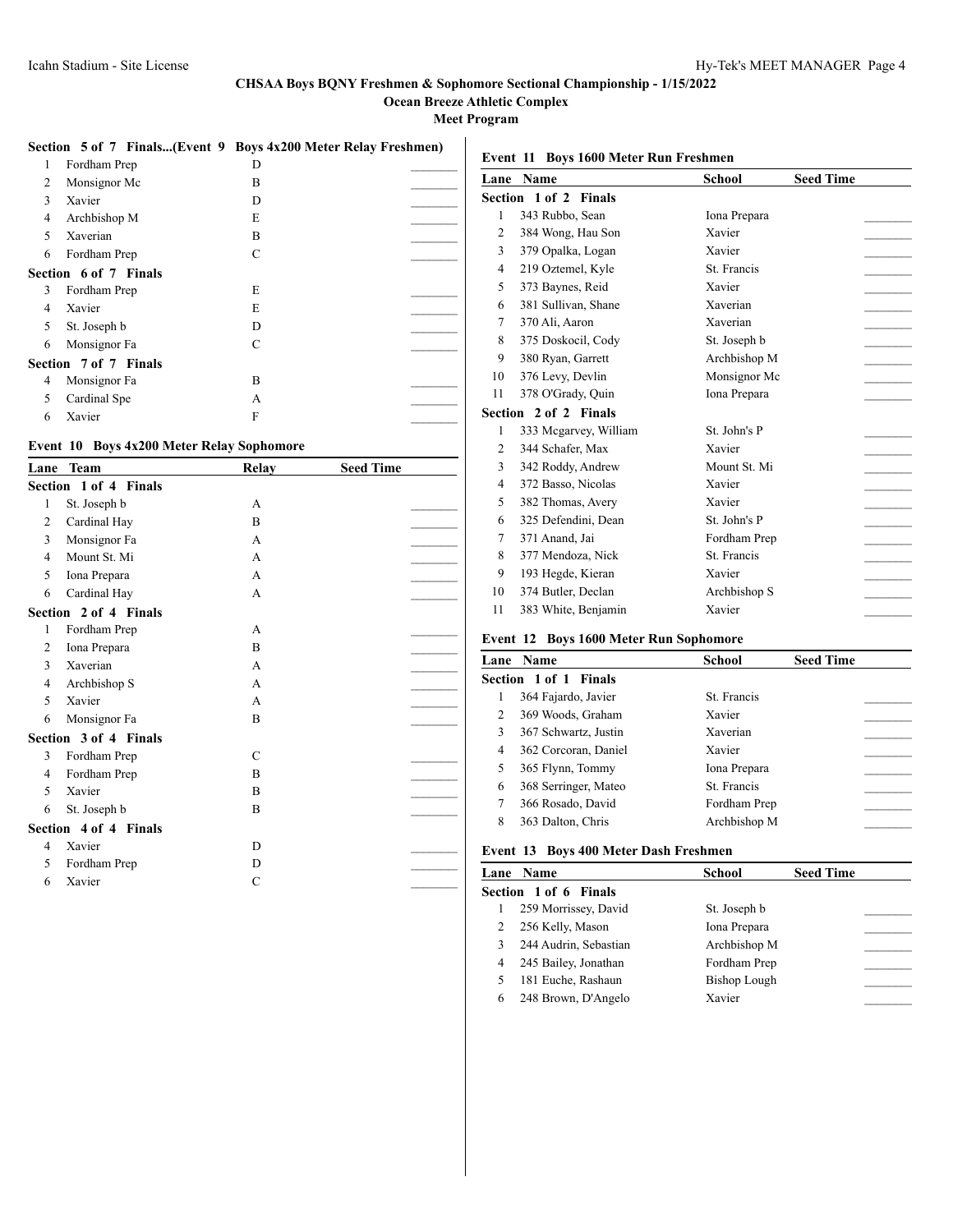**Ocean Breeze Athletic Complex**

**Meet Program**

|                         |                              | Section 2 of 6 Finals(Event 13 Boys 400 Meter Dash Freshmen) |
|-------------------------|------------------------------|--------------------------------------------------------------|
| 1                       | 249 Chin, Jordan             | Archbishop S                                                 |
| $\overline{2}$          | 252 Emmatty, Nikhil          | Xavier                                                       |
| 3                       | 257 Lee, Nathaniel           | Xavier                                                       |
| $\overline{\mathbf{4}}$ | 264 Power, Emmanuel          | LaSalle Acad                                                 |
| 5                       | 160 Burke, Thomas            | Monsignor Fa                                                 |
| 6                       | 87 Neptune, Sebastien        | Regis                                                        |
|                         | Section 3 of 6 Finals        |                                                              |
| $\mathbf{1}$            | 247 Bonagura, Charles        | Regis                                                        |
| 2                       | 96 Singleton, Ryan           | St. Francis                                                  |
| 3                       | 261 Ostuni, Michael          | Archbishop S                                                 |
| $\overline{4}$          | 266 Sprolling, Nasir         | LaSalle Acad                                                 |
| 5                       | 82 McNamara, David           | Regis                                                        |
| 6                       | 268 Torres, Frank            | Archbishop S                                                 |
|                         | Section 4 of 6 Finals        |                                                              |
| 1                       | 253 Faherty, Bryan           | Xaverian                                                     |
| $\overline{c}$          | 269 Weber, Nicholas          | Monsignor Fa                                                 |
| 3                       | 254 Fong, Ryan               | Xaverian                                                     |
| 4                       | 250 Connell, Aydhan          | Xavier                                                       |
| 5                       | 260 Ospina, Nicholas         | Archbishop M                                                 |
| 6                       | 77 Lah, Mohamad              | St. John's P                                                 |
|                         | Section 5 of 6 Finals        |                                                              |
| $\mathbf{1}$            | 226 Riordan, Colin           | Xavier                                                       |
| $\overline{c}$          | 161 Cahill, Owen             | Xavier                                                       |
| 3                       | 189 Gregory, Finn            | Xavier                                                       |
| 4                       | 263 Polanco, Tyler           | Monsignor Mc                                                 |
| 5                       | 151 Barber, Thomas           | Xavier                                                       |
| 6                       | 246 Belizaire, Benedict      | LaSalle Acad                                                 |
| 7                       | 230 Rosenstein, Donovan      | Xavier                                                       |
| 8                       | 270 White, Elijah            | St. Francis                                                  |
| 9                       | 202 Lee, Duran               | Xavier                                                       |
|                         | Section 6 of 6 Finals        |                                                              |
| $\mathbf{1}$            | 156 Boccuzzi, James          | Xavier                                                       |
| 2                       | 267 Stratigakis, Nicholas    | Archbishop S                                                 |
| 3                       | 251 Devitt, John             | Archbishop S                                                 |
| $\overline{4}$          | 169 Conroy, Evan             | Xavier                                                       |
| 5                       | 265 Ramirez, Oneil           | Cardinal Spe                                                 |
| 6                       | 242 Tremblay, Colin          | Xavier                                                       |
| 7                       | 262 Phillip-Linares, Brandon | Archbishop S                                                 |
| 8                       | 201 Le, An                   | Xavier                                                       |
| 9                       | 258 Lemire, Nikolas          | Archbishop S                                                 |
| 10                      | 255 Kalaj, Noah              | Archbishop S                                                 |

#### **Event 14 Boys 600 Meter Run Sophomore**

|   | <b>Lane Name</b>      | <b>School</b> | <b>Seed Time</b> |
|---|-----------------------|---------------|------------------|
|   | Section 1 of 4 Finals |               |                  |
|   | 279 Lee-Kong, Caleb   | Regis         |                  |
|   | 128 Kidder, Johannes  | Iona Prepara  |                  |
|   | 277 Ke, Aiden         | Archbishop M  |                  |
|   | 275 Davitt, David     | Archbishop S  |                  |
|   | 109 Caldwell, Julian  | Mount St. Mi  |                  |
| 6 | 287 Winter, Peter     | Iona Prepara  |                  |
|   |                       |               |                  |

|   | Section 2 of 4 Finals   |              |  |
|---|-------------------------|--------------|--|
| 1 | 283 Traynor, Aidan      | Xaverian     |  |
| 2 | 132 McMillan, Jacob     | Iona Prepara |  |
| 3 | 285 Walker, Amare       | Cardinal Spe |  |
| 4 | 125 Gomez, Andrew       | St. Francis  |  |
| 5 | 104 Avila, Dominic      | Iona Prepara |  |
| 6 | 272 Breen, Jack         | Xavier       |  |
|   | Section 3 of 4 Finals   |              |  |
| 1 | 280 Melgoza, Dylan      | LaSalle Acad |  |
| 2 | 113 Corripio, Kevin     | Iona Prepara |  |
| 3 | 282 Spaziante, Jonathon | Archbishop S |  |
| 4 | 281 Rosa, Isaiah        | Cardinal Hay |  |
| 5 | 286 Wiley III, Samuel   | LaSalle Acad |  |
| 6 | 284 Tsang, Lucas        | Archbishop M |  |
|   | Section 4 of 4 Finals   |              |  |
| 1 | 278 Lecomples, Andreas  | Archbishop M |  |
| 2 | 274 Czernisz, Romulus   | Archbishop M |  |
| 3 | 139 Resvanis, Alexander | Iona Prepara |  |
| 4 | 273 Carruzzo, Samuele   | Xavier       |  |
| 5 | 271 Andrews, Nick       | Archbishop M |  |
| 6 | 276 Fitzmaurice, Peter  | Regis        |  |
|   |                         |              |  |

#### **Event 15 Boys 4x400 Meter Relay Freshmen**

| Lane           | <b>Team</b>           | Relay | <b>Seed Time</b> |
|----------------|-----------------------|-------|------------------|
|                | Section 1 of 3 Finals |       |                  |
| 1              | Fordham Prep          | B     |                  |
| 2              | Monsignor Mc          | A     |                  |
| 3              | St. Joseph b          | A     |                  |
| 4              | Archbishop M          | A     |                  |
| 5              | Iona Prepara          | A     |                  |
| 6              | Fordham Prep          | A     |                  |
|                | Section 2 of 3 Finals |       |                  |
| 1              | Xaverian              | A     |                  |
| 2              | Iona Prepara          | B     |                  |
| 3              | Xavier                | B     |                  |
| 4              | St. Joseph b          | B     |                  |
| 5              | Xavier                | A     |                  |
| 6              | Archbishop S          | A     |                  |
|                | Section 3 of 3 Finals |       |                  |
| 1              | Monsignor Fa          | A     |                  |
| $\overline{2}$ | Xavier                | F     |                  |
| 3              | Xavier                | E     |                  |
| 4              | Xavier                | D     |                  |
| 5              | LaSalle Acad          | A     |                  |
| 6              | Xavier                | C     |                  |

#### **Event 16 Boys 4x400 Meter Relay Sophomore**

| Lane Team             | Relay | <b>Seed Time</b> |
|-----------------------|-------|------------------|
| Section 1 of 2 Finals |       |                  |
| Archbishop M<br>1     | A     |                  |
| Archbishop M<br>2     | C     |                  |
| St. Joseph b<br>3     | А     |                  |
| Xavier<br>4           | А     |                  |
| Cardinal Hay<br>5     | A     |                  |
| Iona Prepara<br>6     | А     |                  |
|                       |       |                  |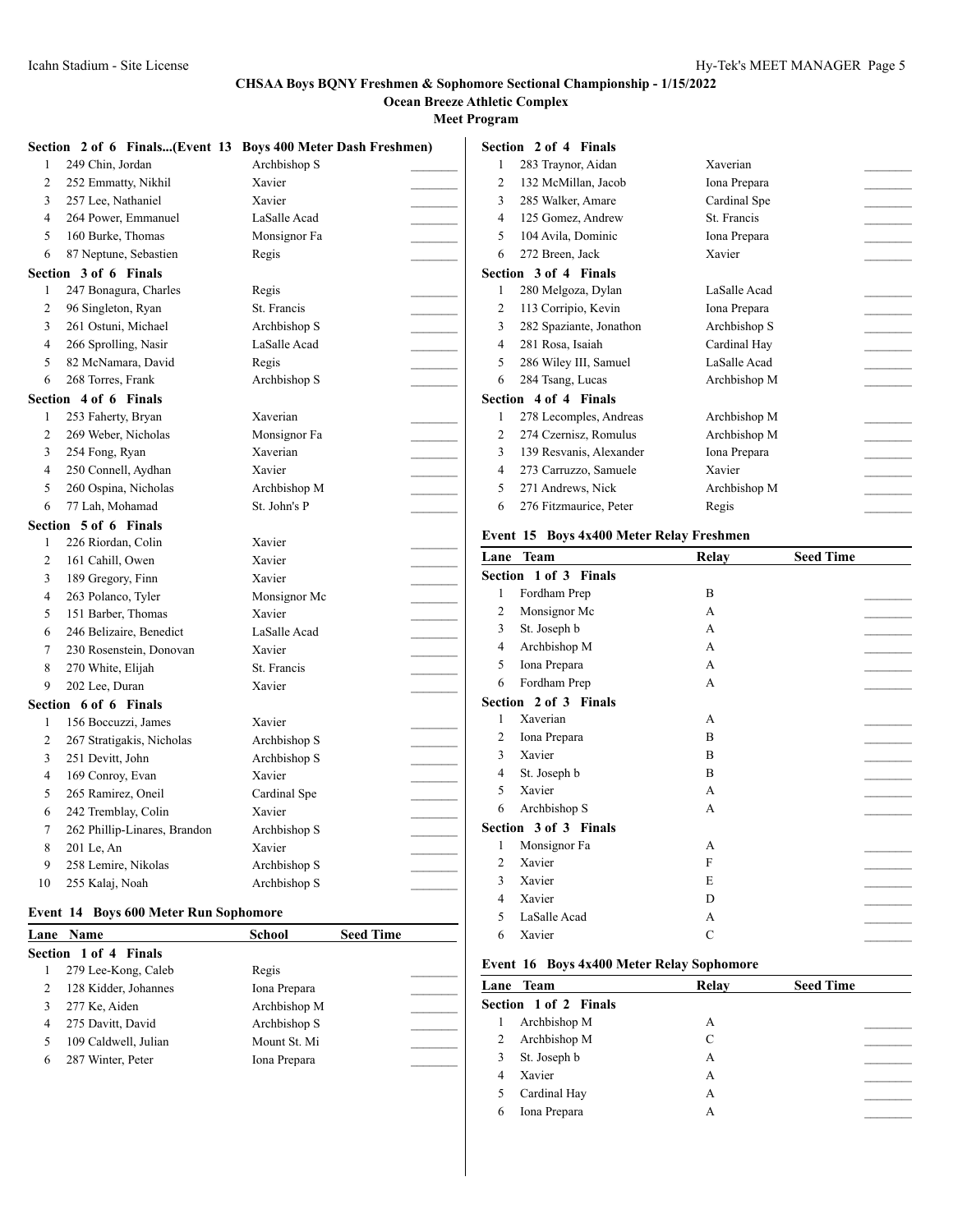**Ocean Breeze Athletic Complex**

**Meet Program**

#### **Section 2 of 2 Finals...(Event 16 Boys 4x400 Meter Relay Sophomore)**

|                | Archbishop S | А |  |
|----------------|--------------|---|--|
| $\overline{c}$ | Xavier       | B |  |
| 3              | LaSalle Acad | A |  |
| 4              | Cardinal Spe | А |  |
| 5              | Iona Prepara | B |  |
| 6              | Monsignor Fa | A |  |
| 7              | Xaverian     | А |  |
| 8              | Archbishop M | B |  |
| 9              | Xavier       | C |  |
| 10             | Xavier       | D |  |
|                |              |   |  |

### **Event 17 Boys 4x800 Meter Relay Freshmen**

| Lane | <b>Team</b>           | Relay | <b>Seed Time</b> |
|------|-----------------------|-------|------------------|
|      | Section 1 of 1 Finals |       |                  |
| 1    | Xavier                | B     |                  |
| 2    | Fordham Prep          | A     |                  |
| 3    | St. Joseph b          | A     |                  |
| 4    | Xaverian              | A     |                  |
| 5    | Iona Prepara          | A     |                  |
| 6    | Monsignor Mc          | A     |                  |
| 7    | St. Francis           | A     |                  |
| 8    | Xavier                | A     |                  |
| 9    | Archbishop S          | A     |                  |
| 10   | Monsignor Fa          | A     |                  |
| 11   | Fordham Prep          | B     |                  |
| 12   | St. Joseph b          | B     |                  |
| 13   | Xavier                |       |                  |

#### **Event 18 Boys 4x800 Meter Relay Sophomore**

|                               | Lane Team             | Relay | <b>Seed Time</b> |
|-------------------------------|-----------------------|-------|------------------|
|                               | Section 1 of 1 Finals |       |                  |
|                               | Xavier                | B     |                  |
| $\mathfrak{D}_{\mathfrak{p}}$ | St. Francis           | А     |                  |
| 3                             | Iona Prepara          | А     |                  |
| 4                             | Archbishop S          | А     |                  |
|                               | Xaverian              | А     |                  |
| 6                             | Monsignor Fa          | А     |                  |
|                               | Xavier                | А     |                  |
| 8                             | Regis                 | А     |                  |

#### **Event 21 Girls 1600 Sprint Medley Varsity**

|   | Lane Team             | Relay | <b>Seed Time</b> |
|---|-----------------------|-------|------------------|
|   | Section 1 of 1 Finals |       |                  |
|   | Mary Louis A          | D     |                  |
|   | Mary Louis A          | C     |                  |
|   | Mary Louis A          | В     |                  |
| 4 | Notre Dame (          | В     |                  |
|   | Notre Dame (          | А     |                  |
| 6 | Mary Louis A          | А     |                  |
|   |                       |       |                  |

### **Event 22 Boys 1600 Sprint Medley Varsity**

| Lane         | Team                  | Relay | <b>Seed Time</b> |
|--------------|-----------------------|-------|------------------|
|              | Section 1 of 2 Finals |       |                  |
| 1            | Monsignor Mc          | B     |                  |
| 2            | Cardinal Spe          | A     |                  |
| 3            | LaSalle Acad          | A     |                  |
| 4            | Xaverian              | A     |                  |
| 5            | St. Joseph b          | A     |                  |
| 6            | Monsignor Mc          | A     |                  |
|              | Section 2 of 2 Finals |       |                  |
| 2            | Mount St. Mi          | B     |                  |
| $\mathbf{3}$ | Mount St. Mi          | A     |                  |
| 4            | LaSalle Acad          | B     |                  |
| 5            | Xaverian              | B     |                  |
| 6            | Xaverian              | C     |                  |

## **Event 23 Boys 600 Meter Run Varsity**

|              | <b>Lane Name</b>             | <b>School</b> | <b>Seed Time</b> |  |
|--------------|------------------------------|---------------|------------------|--|
| Section      | $1$ of $5$<br><b>Finals</b>  |               |                  |  |
| 1            | 292 Carter, Jabril           | Mount St. Mi  |                  |  |
| 2            | 307 Perkins, Matthew         | Xaverian      |                  |  |
| 3            | 289 Berroa, Kewrys           | Cardinal Hav  |                  |  |
| 4            | 316 Wilson, Joey             | St. Joseph b  |                  |  |
| 5            | 291 Cappuzzi, Paolo          | Monsignor Mc  |                  |  |
| 6            | 295 Doskocil, Dylan          | St. Joseph b  |                  |  |
|              | <b>Section 2 of 5 Finals</b> |               |                  |  |
| $\mathbf{1}$ | 309 Richards, Eamon          | Xaverian      |                  |  |
| 2            | 310 Rosario, Joseph          | Mount St. Mi  |                  |  |
| 3            | 312 Sanducci, Marco          | Xaverian      |                  |  |
| 4            | 311 Rutledge, Ian            | Archbishop S  |                  |  |
| 5            | 303 Najjar, Kareem           | Xaverian      |                  |  |
| 6            | 293 Clarke, Gabriel          | Mount St. Mi  |                  |  |
|              | <b>Section 3 of 5 Finals</b> |               |                  |  |
| 1            | 300 Louis, Joshua            | LaSalle Acad  |                  |  |
| 2            | 298 Koch, Eric               | Mount St. Mi  |                  |  |
| 3            | 305 Okwanin, Joshua          | Cardinal Hay  |                  |  |
| 4            | 290 Bondzie, Albert          | Cardinal Hav  |                  |  |
| 5            | 301 Lyn, Richard             | Mount St. Mi  |                  |  |
| 6            | 306 Otero, Jose              | Xaverian      |                  |  |
|              | <b>Section 4 of 5 Finals</b> |               |                  |  |
| 1            | 288 Bernard, Nigel           | Mount St. Mi  |                  |  |
| 2            | 317 Wiseman, Aidan           | Mount St. Mi  |                  |  |
| 3            | 304 Okoro, Chidiebere        | Mount St. Mi  |                  |  |
| 4            | 302 Morales, Brian           | Cardinal Hay  |                  |  |
| 5            | 294 Del Rosario, Nicholas    | Xaverian      |                  |  |
| 6            | 313 Suarez, Grayson          | Xaverian      |                  |  |
|              | <b>Section 5 of 5 Finals</b> |               |                  |  |
| 1            | 299 Lee, Conan               | LaSalle Acad  |                  |  |
| 2            | 297 Johnson, Shareef         | Mount St. Mi  |                  |  |
| 3            | 315 Wheeler, Kameron         | Mount St. Mi  |                  |  |
| 4            | 296 Fuentes, Ethan           | Mount St. Mi  |                  |  |
| 5            | 314 Taylor, Jordan           | Mount St. Mi  |                  |  |
| 6            | 308 Quezada, Julian          | LaSalle Acad  |                  |  |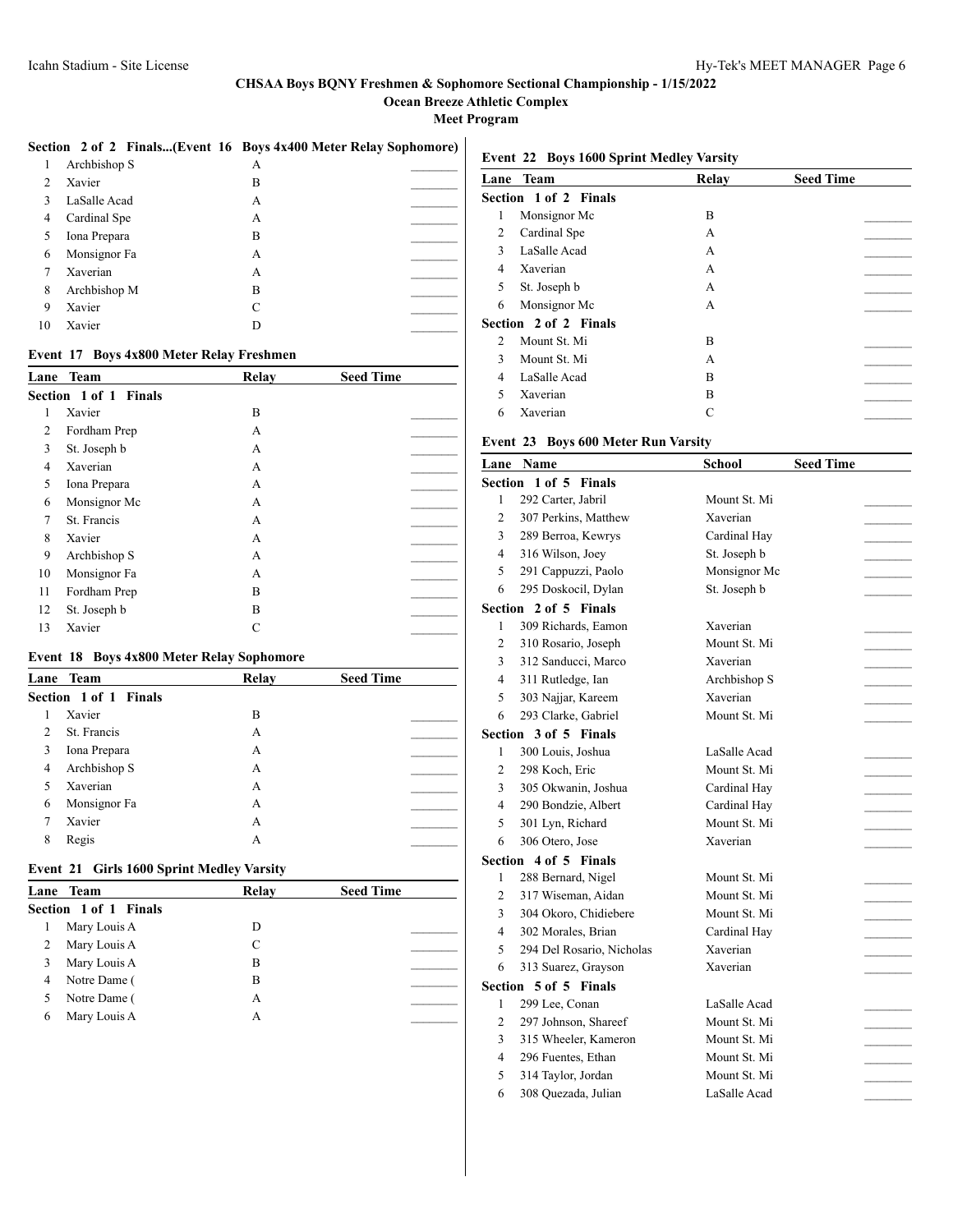**Ocean Breeze Athletic Complex**

**Meet Program**

#### **Event 24 Boys Pole Vault Freshmen**

| Pos    | Name                       | School       | <b>Seed Mark</b> |  |
|--------|----------------------------|--------------|------------------|--|
| Flight | 1 of 1 Finals              |              |                  |  |
| 1      | 549 Messina, Michael       | Iona Prepara |                  |  |
| 2      | 203 Levendos, Evan         | Fordham Prep |                  |  |
| 3      | 84 Milazzo, Jude           | Iona Prepara |                  |  |
| 4      | 222 Perry, Bryce           | Iona Prepara |                  |  |
| 5      | 79 Lynch, Mike             | Iona Prepara |                  |  |
| 6      | 261 Ostuni, Michael        | Archbishop S |                  |  |
| 7      | 240 Tamagna, Sawyer        | Fordham Prep |                  |  |
| 8      | 413 Doherty, Nico          | Fordham Prep |                  |  |
| 9      | 562 O'neill, Tadhg         | Fordham Prep |                  |  |
| 10     | 52 Blank, Ryan             | Iona Prepara |                  |  |
| 11     | 533 McGrath, Brendan       | Fordham Prep |                  |  |
| 12     | 416 Mancini, James         | Fordham Prep |                  |  |
| 13     | 530 D'Arcy, Sheamus        | Iona Prepara |                  |  |
| 14     | 565 Vujtech, Tyler         | Fordham Prep |                  |  |
| 15     | 563 Quiambao, Christian    | Fordham Prep |                  |  |
| 16     | 564 Villarba, Ashton James | Fordham Prep |                  |  |
| 17     | 529 Cook, Andrew           | Fordham Prep |                  |  |

### **Event 25 Boys Pole Vault Sophomore**

| Pos | <b>Name</b>          | School       | <b>Seed Mark</b> |  |
|-----|----------------------|--------------|------------------|--|
|     | Flight 1 of 1 Finals |              |                  |  |
|     | 540 Nugent, Chris    | Archbishop S |                  |  |
|     | 131 Margand, David   | Fordham Prep |                  |  |
|     | 561 Sanchez, Ojilvy  | Fordham Prep |                  |  |

#### **Event 26 Boys High Jump Freshmen**

| Pos            | Name                    | <b>School</b> | <b>Seed Mark</b> |  |
|----------------|-------------------------|---------------|------------------|--|
|                | Flight 1 of 1 Finals    |               |                  |  |
|                | 441 DiMeo, Mario        | Archbishop M  |                  |  |
| $\mathfrak{D}$ | 534 Scipioni II, Gianni | Archbishop S  |                  |  |
| 3              | 529 Cook, Andrew        | Fordham Prep  |                  |  |
| 4              | 533 McGrath, Brendan    | Fordham Prep  |                  |  |
| 5              | 410 Boyle, Tyler        | Monsignor Fa  |                  |  |
| 6              | 532 Kasmaukas, Nikita   | Monsignor Fa  |                  |  |
| 7              | 531 Gonzalez, James     | Fordham Prep  |                  |  |
| 8              | 328 Hernanadez, Antonio | Archbishop M  |                  |  |
| 9              | 530 D'Arcy, Sheamus     | Iona Prepara  |                  |  |
| 10             | 415 Leverock, Nate      | Monsignor Fa  |                  |  |

#### **Event 27 Boys High Jump Sophomore**

| Pos            | Name                   | School       | <b>Seed Mark</b> |  |
|----------------|------------------------|--------------|------------------|--|
| Flight         | 1 of 1 Finals          |              |                  |  |
|                | 124 Gage, Dylan        | Xavier       |                  |  |
| $\mathfrak{D}$ | 406 Fergus, Timothy    | Archbishop S |                  |  |
| 3              | 526 Hernandez, Adam    | Xavier       |                  |  |
| 4              | 527 Iorogoveanu, Dylan | Iona Prepara |                  |  |
|                | 528 McOueen, Zeth      | Iona Prepara |                  |  |
| 6              | 24 Hargraves, Justin   | Iona Prepara |                  |  |
|                | 275 Davitt, David      | Archbishop S |                  |  |
| 8              | 525 Fabi, Marioluca    | St. Joseph b |                  |  |
| 9              | 524 Alvarez, Nate      | Archbishop S |                  |  |

## **Event 28 Boys Triple Jump Freshmen**

| Pos    | Name                   | School       | <b>Seed Mark</b> |
|--------|------------------------|--------------|------------------|
| Flight | 1 of 1 Finals          |              |                  |
| 1      | 548 Dorrian, Michael   | Archbishop S |                  |
| 2      | 547 Chou, Jon          | St. Francis  |                  |
| 3      | 546 Castello, Raymond  | Xavier       |                  |
| 4      | 440 D'Ambrosio, Paul   | Monsignor Fa |                  |
| 5      | 531 Gonzalez, James    | Fordham Prep |                  |
| 6      | 545 Baker Jr., Troy    | Archbishop S |                  |
| 7      | 417 Ocasio, Lucas      | Fordham Prep |                  |
| 8      | 551 Nukho, Anthony     | Archbishop S |                  |
| 9      | 184 Galloway, Geoffrey | Iona Prepara |                  |
| 10     | 549 Messina, Michael   | Iona Prepara |                  |
| 11     | 57 Connolly, Robert    | Iona Prepara |                  |
| 12     | 420 Spellman, Zaire    | Archbishop S |                  |
| 13     | 543 Anello, William    | Iona Prepara |                  |
| 14     | 544 Aviles, Damian     | St. Joseph b |                  |
| 15     | 550 Moukazis, Nicholas | St. Joseph b |                  |
| 16     | 419 Somersel, Chris    | Iona Prepara |                  |
|        |                        |              |                  |

## **Event 29 Boys Triple Jump Sophomore**

| Pos | Name                     | School       | <b>Seed Mark</b> |  |
|-----|--------------------------|--------------|------------------|--|
|     | Flight 1 of 1 Finals     |              |                  |  |
| 1   | 552 Shpijati, Jason      | Archbishop S |                  |  |
| 2   | 360 Stout, Gabriel       | St. Francis  |                  |  |
| 3   | 535 Burstein, Matthew    | St. Francis  |                  |  |
| 4   | 539 Mtut, Delvin         | Archbishop S |                  |  |
| 5   | 540 Nugent, Chris        | Archbishop S |                  |  |
| 6   | 527 Iorogoveanu, Dylan   | Iona Prepara |                  |  |
| 7   | 526 Hernandez, Adam      | Xavier       |                  |  |
| 8   | 541 Robinson II, Lorenzo | Archbishop S |                  |  |
| 9   | 538 Haggerty, Conall     | Xaverian     |                  |  |
| 10  | 536 Cronin, JP           | Xaverian     |                  |  |
| 11  | 537 Graci, Marco         | Archbishop S |                  |  |
| 12  | 29 McCauley, Declan      | Iona Prepara |                  |  |
| 13  | 528 McQueen, Zeth        | Iona Prepara |                  |  |
| 14  | 525 Fabi, Marioluca      | St. Joseph b |                  |  |
| 15  | 38 Shipmon, Ty'Qwell     | Iona Prepara |                  |  |
| 16  | 542 Watson, Vuswe        | Archbishop S |                  |  |
| 17  | 524 Alvarez, Nate        | Archbishop S |                  |  |

## **Event 30 Boys Long Jump Freshmen**

| Pos | Name                   | School       | <b>Seed Mark</b> |  |
|-----|------------------------|--------------|------------------|--|
|     | Flight 1 of 2 Finals   |              |                  |  |
| 1   | 547 Chou, Jon          | St. Francis  |                  |  |
| 2   | 323 Croper, Ladd       | Xavier       |                  |  |
| 3   | 449 Nerone, Joe        | Monsignor Fa |                  |  |
| 4   | 546 Castello, Raymond  | Xavier       |                  |  |
| 5   | 444 LaCroce, Robert    | Monsignor Fa |                  |  |
| 6   | 556 Biondolillo, Luigi | St. Joseph b |                  |  |
| 7   | 544 Aviles, Damian     | St. Joseph b |                  |  |
| 8   | 543 Anello, William    | Iona Prepara |                  |  |
| 9   | 256 Kelly, Mason       | Iona Prepara |                  |  |
| 10  | 550 Moukazis, Nicholas | St. Joseph b |                  |  |
| 11  | 175 Davitt, Matthew    | Iona Prepara |                  |  |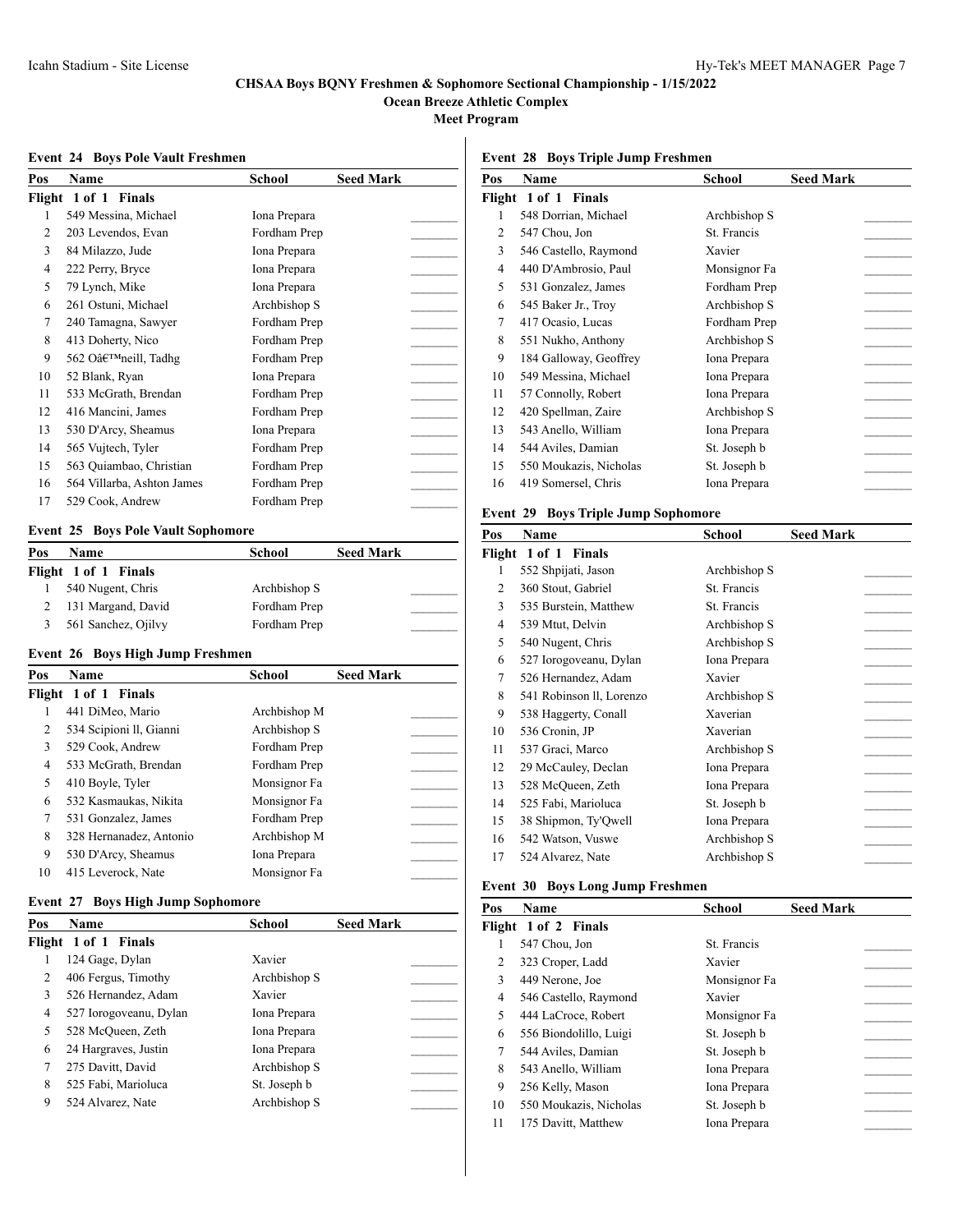### **CHSAA Boys BQNY Freshmen & Sophomore Sectional Championship - 1/15/2022 Ocean Breeze Athletic Complex**

**Meet Program**

|    |                            | Flight 2 of 2 Finals(Event 30 Boys Long Jump Freshmen) |  |
|----|----------------------------|--------------------------------------------------------|--|
|    | 560 Puglisi-Scandone, Luka | Xavier                                                 |  |
| 2  | 270 White, Elijah          | St. Francis                                            |  |
| 3  | 559 Diaz, Aaron            | Xavier                                                 |  |
| 4  | 337 Padilla, Peter         | Archbishop S                                           |  |
| 5  | 558 Costa, Joe             | Monsignor Fa                                           |  |
| 6  | 548 Dorrian, Michael       | Archbishop S                                           |  |
| 7  | 234 Shipman, King-Markell  | Archbishop S                                           |  |
| 8  | 334 Melendez, Julian       | St. Francis                                            |  |
| 9  | 523 Stock, Richard         | Monsignor Mc                                           |  |
| 10 | 557 Bobb, Timothy          | Xavier                                                 |  |
| 11 | 534 Scipioni II, Gianni    | Archbishop S                                           |  |

#### **Event 31 Boys Long Jump Sophomore**

| Pos            | Name                     | School       | <b>Seed Mark</b> |  |
|----------------|--------------------------|--------------|------------------|--|
|                | Flight 1 of 1<br>Finals  |              |                  |  |
| 1              | 404 Civitano, James      | Monsignor Mc |                  |  |
| 2              | 535 Burstein, Matthew    | St. Francis  |                  |  |
| 3              | 554 Gottschalk, William  | Xavier       |                  |  |
| $\overline{4}$ | 407 Parker, Bryce        | Archbishop S |                  |  |
| 5              | 368 Serringer, Mateo     | St. Francis  |                  |  |
| 6              | 541 Robinson II, Lorenzo | Archbishop S |                  |  |
| 7              | 539 Mtut, Delvin         | Archbishop S |                  |  |
| 8              | 553 Golomb, Aidan        | Xavier       |                  |  |
| 9              | 103 Amatulli, Matthew    | Monsignor Mc |                  |  |
| 10             | 555 Tobee, Elijah        | Archbishop S |                  |  |
| 11             | 1 Accevedo, Isaiah       | Iona Prepara |                  |  |
| 12             | 105 Banks, Oree          | Iona Prepara |                  |  |
| 13             | 145 Truelson, Alex       | Iona Prepara |                  |  |
| 14             | 101 Abayev, Michael      | Xaverian     |                  |  |
| 15             | 542 Watson, Vuswe        | Archbishop S |                  |  |
| 16             | 538 Haggerty, Conall     | Xaverian     |                  |  |
| 17             | 140 Richards, Harrison   | Iona Prepara |                  |  |

#### **Event 32 Boys Shot Put Freshmen**

| Pos    | <b>Name</b>            | School       | <b>Seed Mark</b> |  |
|--------|------------------------|--------------|------------------|--|
| Flight | 1 of 3 Finals          |              |                  |  |
|        | 623 Thomas, William    | Cardinal Hay |                  |  |
| 2      | 604 Gonzalez, Ryan     | Cardinal Hay |                  |  |
| 3      | 612 Ramos, Jezic       | Cardinal Hay |                  |  |
| 4      | 607 Mann, Jayden       | Cardinal Hay |                  |  |
| 5      | 624 Valentine, Kahmari | Cardinal Hay |                  |  |
| 6      | 605 Jones, Jarnell     | Iona Prepara |                  |  |
| 7      | 600 Childs, Zanir      | Cardinal Hay |                  |  |
| 8      | 611 Perez, Jeziah      | Cardinal Hay |                  |  |
| 9      | 609 McAnuff, Shane     | St. Joseph b |                  |  |
| 10     | 597 Belin, Blake       | Cardinal Hay |                  |  |
| 11     | 613 Rapacciuolo, Enzo  | Monsignor Fa |                  |  |
| 12     | 86 Mulqueen, Eric      | Iona Prepara |                  |  |
|        |                        |              |                  |  |

| Flight 2 of 3 Finals |  |  |
|----------------------|--|--|
|----------------------|--|--|

| 1              | 438 Brancaccio, John       | Monsignor Mc |  |
|----------------|----------------------------|--------------|--|
| $\overline{2}$ | 346 Vira, John             | St. Francis  |  |
| 3              | 599 Cabrera, Jonathan      | Fordham Prep |  |
| $\overline{4}$ | 626 Williams, Kevin        | Archbishop S |  |
| 5              | 453 Smart, Ayden           | Cardinal Hav |  |
| 6              | 617 Sanchez, Virtuous      | Cardinal Hay |  |
| 7              | 551 Nukho, Anthony         | Archbishop S |  |
| 8              | 237 Soltes, Andrew         | Fordham Prep |  |
| 9              | 603 Galvin, William        | St. Joseph b |  |
| 10             | 620 Stilianesis, Dionisios | Iona Prepara |  |
| 11             | 53 Byrne, Rowan            | Iona Prepara |  |
| 12             | 545 Baker Jr., Troy        | Archbishop S |  |
| 13             | 68 Ferguson, Zion          | St. Francis  |  |
| 14             | 601 Diallo, Souleymane     | Cardinal Hay |  |
| Flight         | 3 of 3 Finals              |              |  |
| 1              | 606 Knoblauch, Dyaln       | Xavier       |  |
| $\overline{2}$ | 610 Nelson, Peter          | Monsignor Fa |  |
| 3              | 179 Dicks, Sean            | Fordham Prep |  |
| 4              | 616 Rodriguez, Jeremy      | Fordham Prep |  |
| 5              | 618 Seibert, Nicholas      | Archbishop M |  |
| 6              | 621 Tavares, Johnathan     | Cardinal Hay |  |
| 7              | 602 Galletta, Peter        | Monsignor Fa |  |
| 8              | 614 Raymond, Corey         | Archbishop M |  |
| 9              | 608 Mattis, John Anthony   | Iona Prepara |  |
| 10             | 619 Stahmer, Matthew       | Xavier       |  |
| 11             | 622 Theoligis, George      | Iona Prepara |  |
| 12             | 615 Rideout, John          | Iona Prepara |  |
| 13             |                            |              |  |
|                | 452 Sikorski, Zachary      | Monsignor Mc |  |

## **Event 33 Boys Shot Put Sophomore**

| Pos | Name                        | School       | <b>Seed Mark</b> |
|-----|-----------------------------|--------------|------------------|
|     | Flight 1 of 3 Finals        |              |                  |
| 1   | 592 Saunders, Yohlen        | Cardinal Hav |                  |
| 2   | 584 Mioduszewski, Michael   | Xavier       |                  |
| 3   | 566 Anderson, Norris        | Cardinal Hav |                  |
| 4   | 572 Dunn, Michael           | Cardinal Hav |                  |
| 5   | 625 Wiesner, Randy          | Archbishop S |                  |
| 6   | 581 LoDuca, Gaspare         | Fordham Prep |                  |
| 7   | 561 Sanchez, Ojilvy         | Fordham Prep |                  |
| 8   | 582 Martinez-Ottey, Malakai | Cardinal Hav |                  |
| 9   | 595 Tyndorf, Thomas         | St. Joseph b |                  |
| 10  | 568 Boakye, Aldrich         | Cardinal Hav |                  |
| 11  | 537 Graci, Marco            | Archbishop S |                  |
| 12  | 586 Navoti, Ratu Delano     | Xavier       |                  |